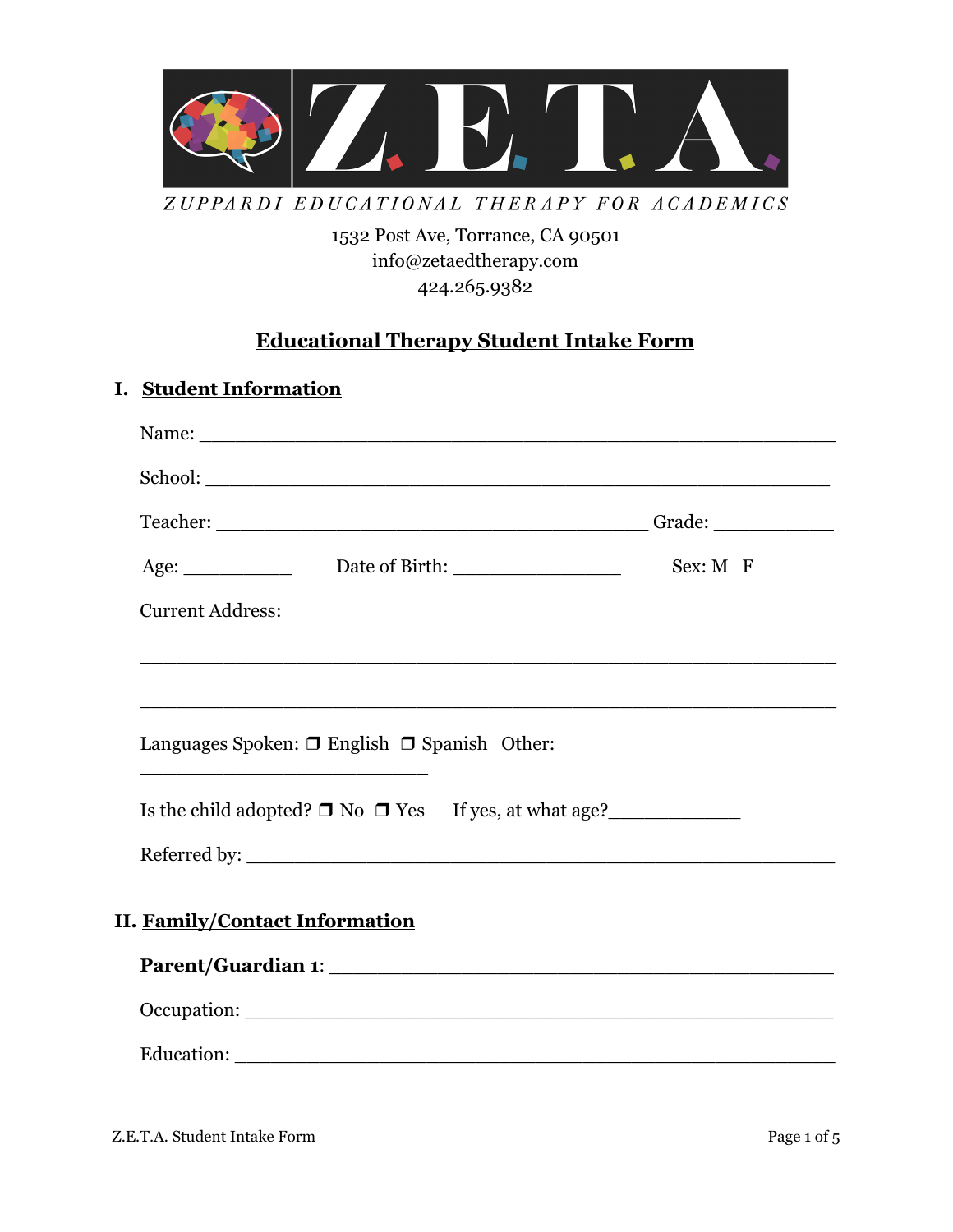

ZUPPARDI EDUCATIONAL THERAPY FOR ACADEMICS

# **Parent/Guardian 1 (continued)**<br>Address: Same as above  $\Box$

| Phone: Check primary contact number                                                                                                                                                                                                  |  |
|--------------------------------------------------------------------------------------------------------------------------------------------------------------------------------------------------------------------------------------|--|
|                                                                                                                                                                                                                                      |  |
|                                                                                                                                                                                                                                      |  |
| $\begin{tabular}{ c c c } \hline $\blacksquare$ Work \begin{tabular}{ c c c } \hline $\blacksquare$ With the image and the image is a function of the image. \hline \hline \end{tabular} \end{tabular}$                              |  |
|                                                                                                                                                                                                                                      |  |
|                                                                                                                                                                                                                                      |  |
|                                                                                                                                                                                                                                      |  |
| Address: Same as above $\Box$                                                                                                                                                                                                        |  |
| <u> 1989 - Johann Johann Harry Harry Harry Harry Harry Harry Harry Harry Harry Harry Harry Harry Harry Harry Harry Harry Harry Harry Harry Harry Harry Harry Harry Harry Harry Harry Harry Harry Harry Harry Harry Harry Harry H</u> |  |
|                                                                                                                                                                                                                                      |  |
| Phone: Check primary contact number                                                                                                                                                                                                  |  |
| $\Box$ Home                                                                                                                                                                                                                          |  |
| $\Box$ Cell $\Box$                                                                                                                                                                                                                   |  |
|                                                                                                                                                                                                                                      |  |
|                                                                                                                                                                                                                                      |  |
|                                                                                                                                                                                                                                      |  |
| Phone: Check primary contact number                                                                                                                                                                                                  |  |
|                                                                                                                                                                                                                                      |  |
| $\Box$ Home                                                                                                                                                                                                                          |  |
| $\Box$ Cell $\Box$                                                                                                                                                                                                                   |  |
| $\Box$ Work $\Box$                                                                                                                                                                                                                   |  |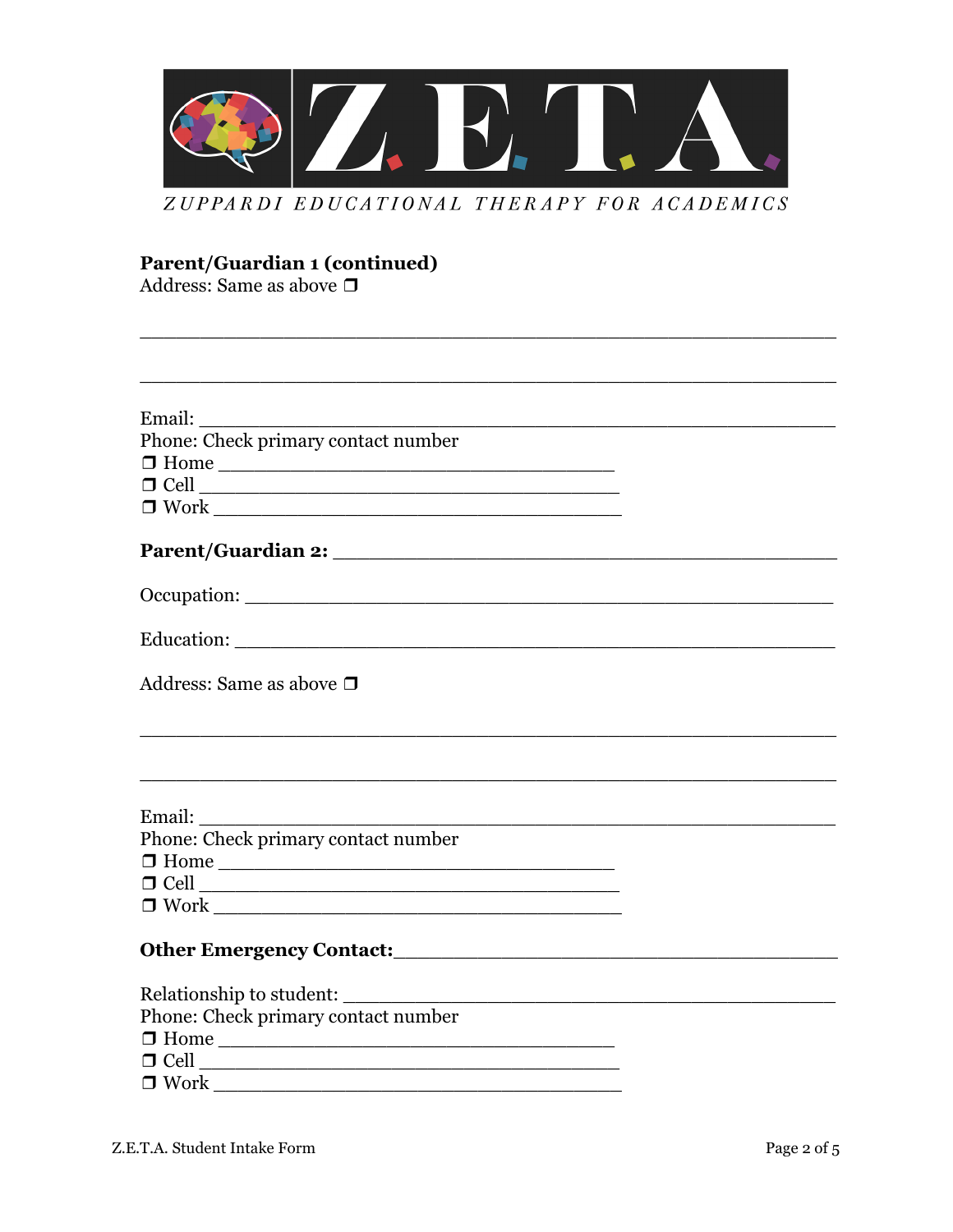

#### **III.** Questionnaire

1. Please explain your reasons for seeking educational therapy at this time.

2. Please identify any family history of learning disabilities, ADHD, etc.

3. Does your child have any behavioral/emotional/social problems at home or school?

4. Please list two or three of your child's strengths:

5. Please list two or three of child's weaknesses: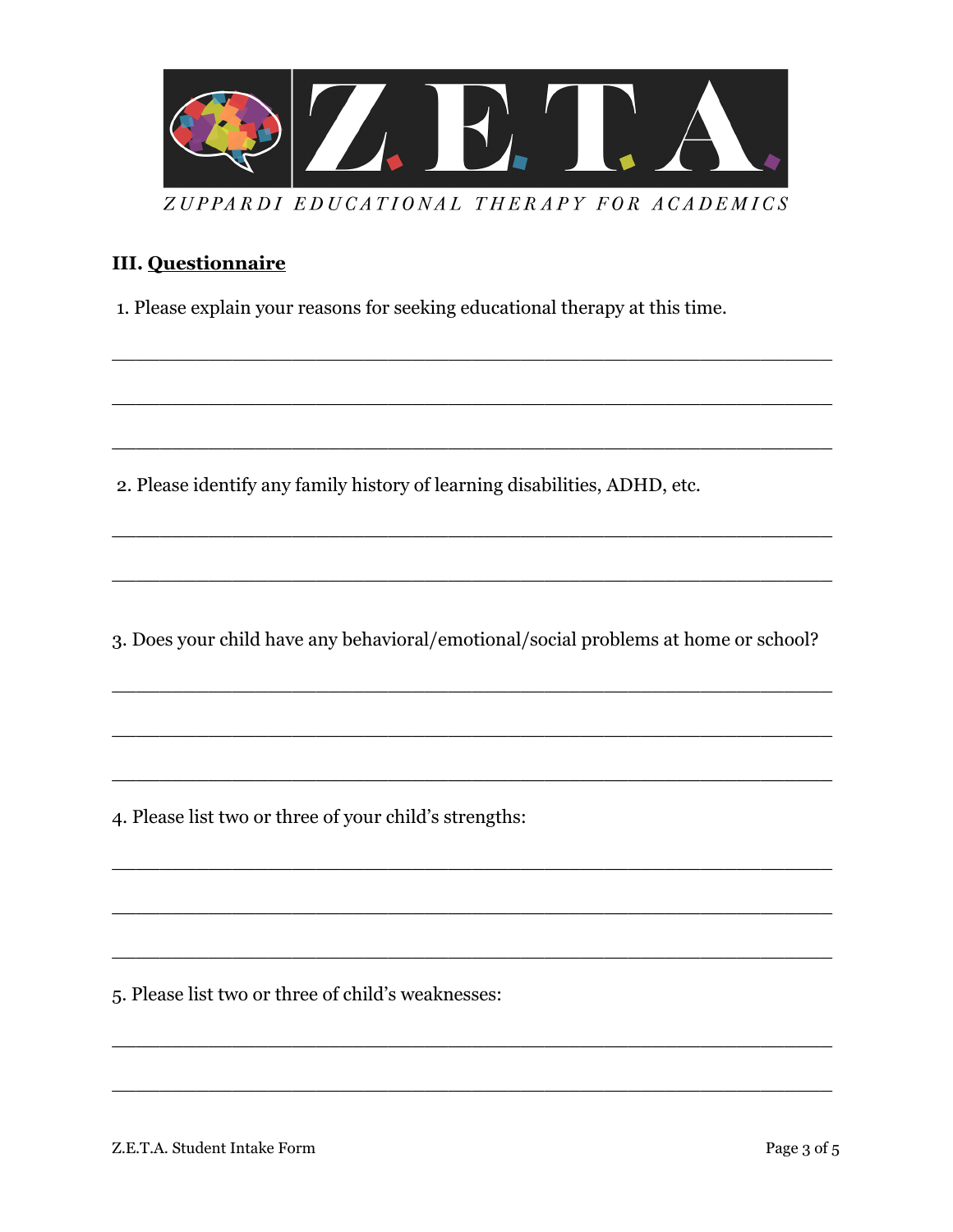

6. Please list all past neuropsychological, speech & language, etc. evaluations administered to your child:

7. Please list all past/present interventions or remediation your child has received:

<u> 1989 - Johann John Stone, mars and deutscher Stone († 1989)</u>

| 8. Is your child currently taking medication? $\Box$ No $\Box$ Yes |
|--------------------------------------------------------------------|
|--------------------------------------------------------------------|

| If yes, please specify |  |
|------------------------|--|
|                        |  |

<u> 1989 - Johann John Stone, mars and deutscher Stone († 1989)</u>

| 9. Pediatrician/Doctor:_ |  |
|--------------------------|--|
|--------------------------|--|

10. Professionals working with your child:

| Name                                                                                                                          |  |
|-------------------------------------------------------------------------------------------------------------------------------|--|
|                                                                                                                               |  |
| Phone<br><u> 1980 - Jan Stein Stein Stein Stein Stein Stein Stein Stein Stein Stein Stein Stein Stein Stein Stein Stein S</u> |  |
| Email                                                                                                                         |  |
|                                                                                                                               |  |